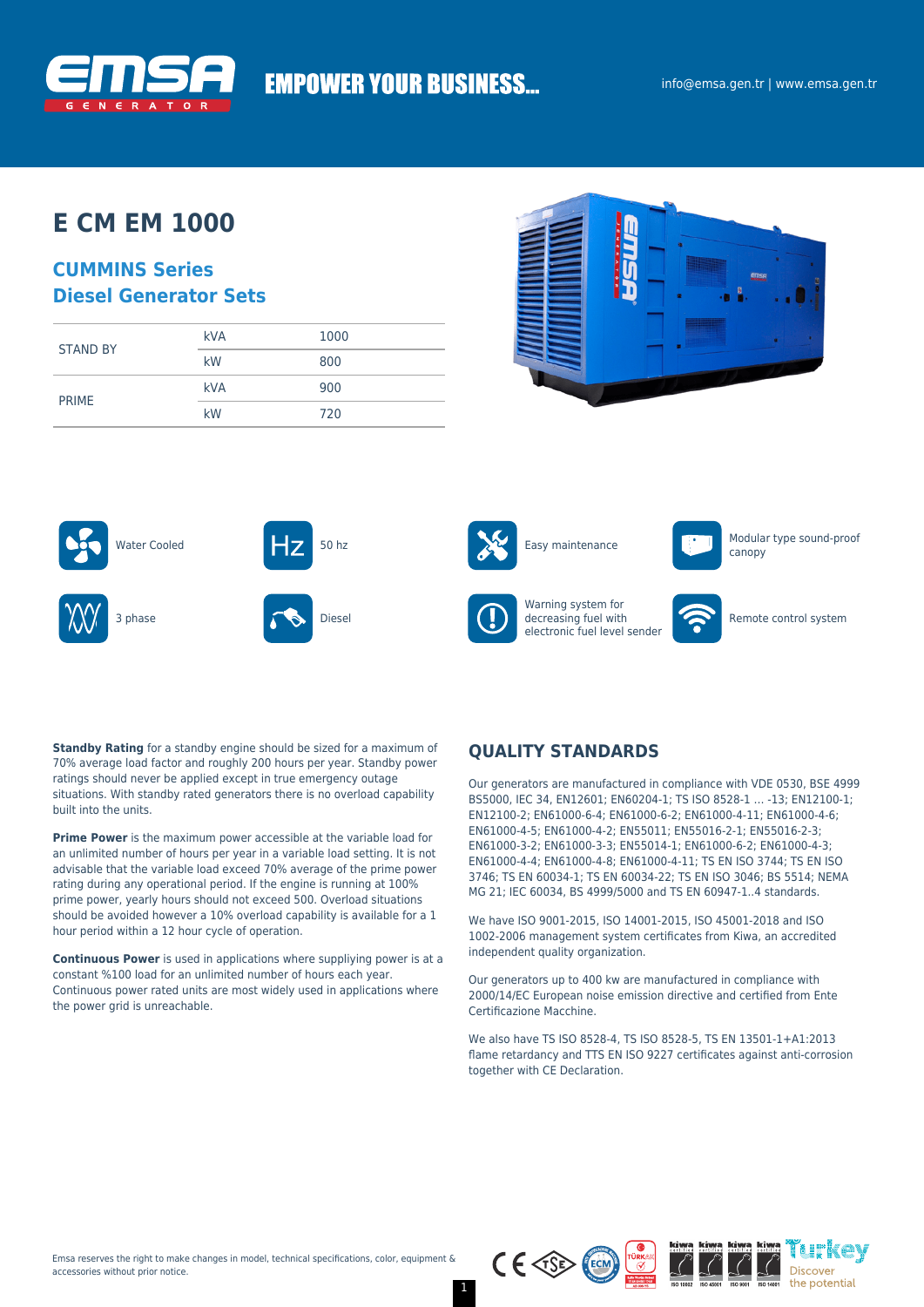



**Engine Specifications**

- CUMMINS series heavy duty diesel engine
- 4 cycle, water cooling system, turbocharged aftercooler induction
- Electronic governor system
- 12/24 volt self-starter and charger alternator
- Changeable air, fuel and oil filter
- Flexible fuel pipe
- Oil discharge valve and extention pipe
- Industrial type silencer, exhaust spiral or compensator
- Maintenance free battery
- Engine block water heater (in automatic models)
- Diesel gen-set maintenance and operating instructions and electrical circuit diagram

| <b>MODEL</b>           |                                               |  |
|------------------------|-----------------------------------------------|--|
| <b>STAND BY kW</b>     | 970                                           |  |
| <b>PRIME kW</b>        | 880                                           |  |
| SPEED (rpm)<br>1500    |                                               |  |
|                        | 4                                             |  |
|                        | 38                                            |  |
| NUMBER OF CYLINDERS    |                                               |  |
| <b>BORE AND STROKE</b> |                                               |  |
|                        | 13.9:1                                        |  |
|                        | DISPLACEMENT (It)<br><b>COMPRESSION RATIO</b> |  |

| <b>GOVERNOR TYPE</b>                   |                                      | Electronic                           |  |
|----------------------------------------|--------------------------------------|--------------------------------------|--|
| <b>INDUCTION</b>                       |                                      | TURBOCHARGED -<br><b>AFTERCOOLER</b> |  |
| <b>COMBUSTION SYSTEM</b>               |                                      | <b>DIRECT</b>                        |  |
| <b>COOLING SYSTEM</b>                  |                                      | <b>WATER</b>                         |  |
| <b>FUEL CONSUMPTION</b><br>(lt/h)      | <b>100% OF PRIME</b><br><b>POWER</b> | 209                                  |  |
|                                        | 75% OF PRIME<br><b>POWER</b>         | 161                                  |  |
|                                        | 50% OF PRIME<br><b>POWER</b>         | 113                                  |  |
| TOTAL LUBRICATION SYSTEM CAPACITY (It) |                                      | 140                                  |  |
| <b>TOTAL COOLANT CAPACITY (It)</b>     |                                      | 218,5                                |  |
|                                        |                                      |                                      |  |



### **Alternator Specifications**

- Brushless, single bearing, flexible disc 4 poles alternator for harmonic failure
- H type isolation class
- $\bullet$  IP 21-23 protection class
- Self exciter

| <b>BRAND</b>           | <b>EMSA</b>       |
|------------------------|-------------------|
| <b>MODEL</b>           | EGK400-800N       |
| <b>FREQUENCY (HZ)</b>  | 50                |
| POWER (KVA)            | 1125              |
| <b>DESIGN</b>          | 4 pole, brushless |
| <b>CONNECTION TYPE</b> | <b>Star</b>       |
| <b>VOLTAGE (V)</b>     | 400               |

|  | Electronic automatic voltage regulator |  |
|--|----------------------------------------|--|
|  |                                        |  |

- Stator 2/3 step for harmonic failure
- The alternator windings are protected by insulating varnish against oil and acid

| <b>PHASE</b>                 | 3                |
|------------------------------|------------------|
| A.V.R.                       | MX341B           |
| VOLTAGE REGULATION (+/-)     | $±1\%$           |
| <b>INSULATION SYSTEM</b>     | Class H          |
| <b>PROTECTION</b>            | IP <sub>23</sub> |
| <b>RATED POWER FACTOR</b>    | 0.8              |
| WEIGHT COMP. ALTERNATOR (KG) | 2031             |

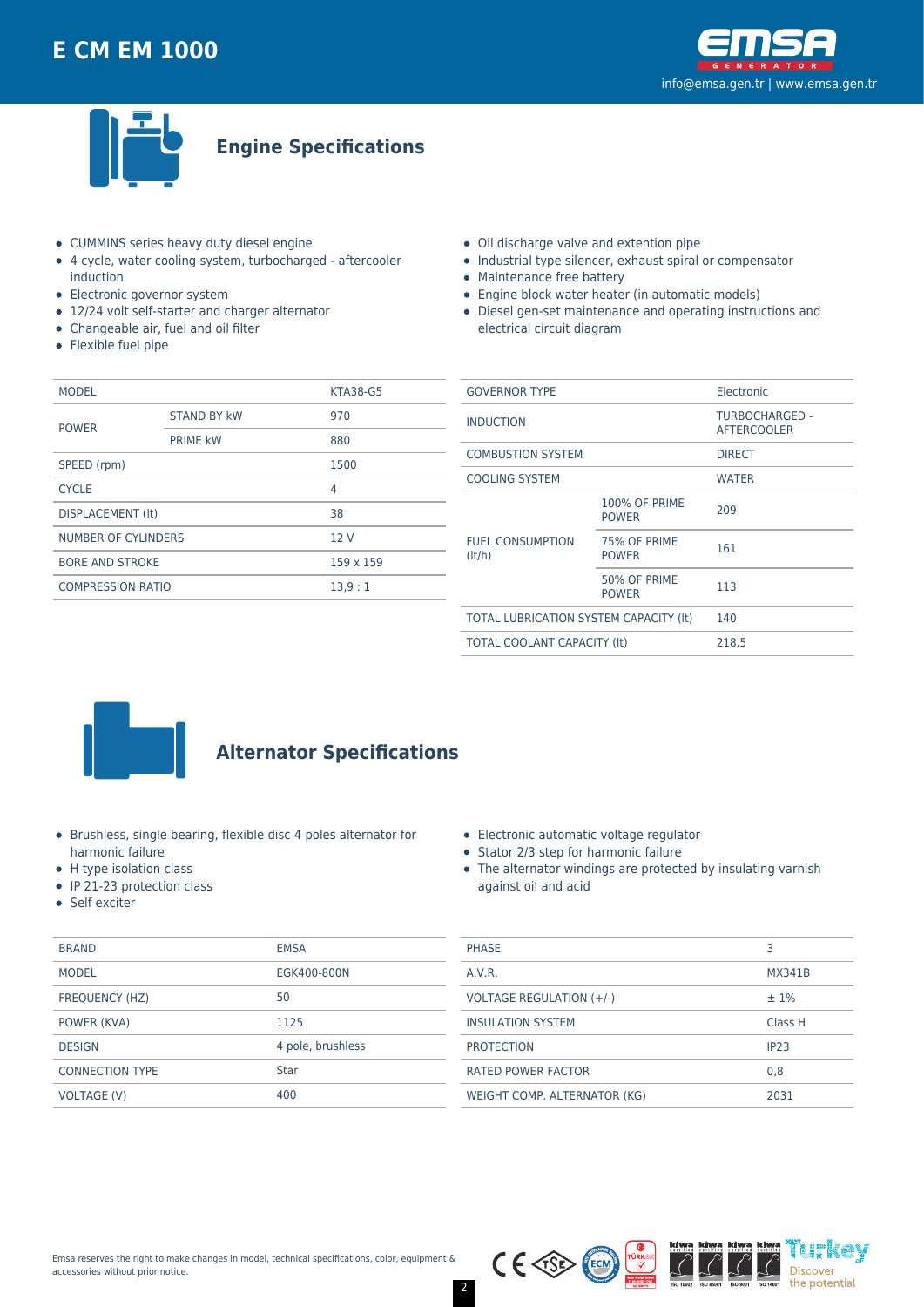



### **Genset Controllers**



### **Datakom**

### **SMART 500-MK2**

**The SMART 500-MK2 is a cost effective genset controller ready for BMS integration and internet monitoring**

#### **FEATURES**

- Diesel and gas genset support  $\bullet$
- 400Hz operation support  $\bullet$
- $\bullet$ 400 event logs, full snapshot
- All parameters front panel editable  $\bullet$
- 3 level configuration password
- 128x64 graphical LCD display  $\bullet$
- Downloadable languages
- $\bullet$ Waveform display of V & I  $\bullet$
- Harmonic analysis of V & I 16Amp MCB & GCB outputs
- 8 configurable digital inputs  $\bullet$
- $\bullet$ Inputs expandable to 40
- $\bullet$ 6 configurable digital outputs
- Outputs expandable to 38  $\bullet$
- 3 configurable analog inputs
- Both CANBUS-J1939 & MPU  $\bullet$
- 3 configurable service alarms  $\bullet$
- $\bullet$ Multiple automatic exerciser
- Weekly operation schedule  $\blacksquare$
- $\bullet$ Dual mutual standby with equal aging of gensets
- Manual "speed fine adjust" on  $\bullet$ selected ECUs
- 
- Automatic fuel pump control  $\bullet$
- $\bullet$ Disable protections feature
- Excess power protection
- Reverse power protection
- Overload IDMT protection
- Load shedding, dummy load
- Multiple load management  $\bullet$
- Current unbalance protection
- Voltage unbalance protection
- $\bullet$ Fuel filling & fuel theft alarms
- $\bullet$  Battery back-up real time clock
- Idle speed control
- **•** Battery charge run enabled
- $\bullet$ Combat mode support
- $\bullet$ Multiple nominal conditions
- Tactor & MCB drive
- 4 quadrant genset power counters
- Mains power counters
- Fuel filling counter
- $\bullet$ Fuel consumption counter  $\bullet$
- Modem diagnostics display Configurable through USB, RS-485  $\bullet$
- and GPRS
- Free configuration program
- $\bullet$ Allows SMS controls
- $\bullet$ Ready for central monitoring
- 
- Mobile genset support  $\bullet$
- Automatic GSM geo-location  $\bullet$
- GPS connectivity (RS232)
- $\bullet$ Easy USB firmware upgrade
- IP65 rating with standard gasket

#### **MEASUREMENTS**

- Mains & genset PN/PP voltages
- Mains & genset frequency
- $\bullet$  Mains & genset phase currents
- $\bullet$  Mains & genset neutral currents
- Mains & genset, phase & total, kW,
	- kVA, kVAr, pf
- **•** Engine speed
- **•** Battery voltage

#### **COMMUNICATIONS**

- 4-band GPRS modem (optional)
- **CONTRACTE OF LISR Device**
- RS-485 (2400-115200baud)
- RS-232 (2400-115200baud)
- $\bullet$  J1939-CANBUS
- **Geo-locating through GSM**
- GPS support (RS-232)
- **•** Internet Central Monitoring
- SMS message sending  $\bullet$
- E-mail sending
- Free PC software: Rainbow Plus
- $\bullet$  Modbus RTU

#### **FUNCTIONALITIES**

- AMF unit
- ATS unit
- Remote start controller
- Manual start controller
- Engine controller
- $\bullet$  Remote display panel
- $\bullet$  Harmonic analysis of V & I
- Internal battery (optional)

#### **TOPOLOGIES**

- 3 ph 4 w, star & delta
- $\bullet$  3 ph 3 w, 2 CTs
- $\bullet$  2 ph 3 w
- $\bullet$  1 phase 2 wires



'i h'kev

Discover the potential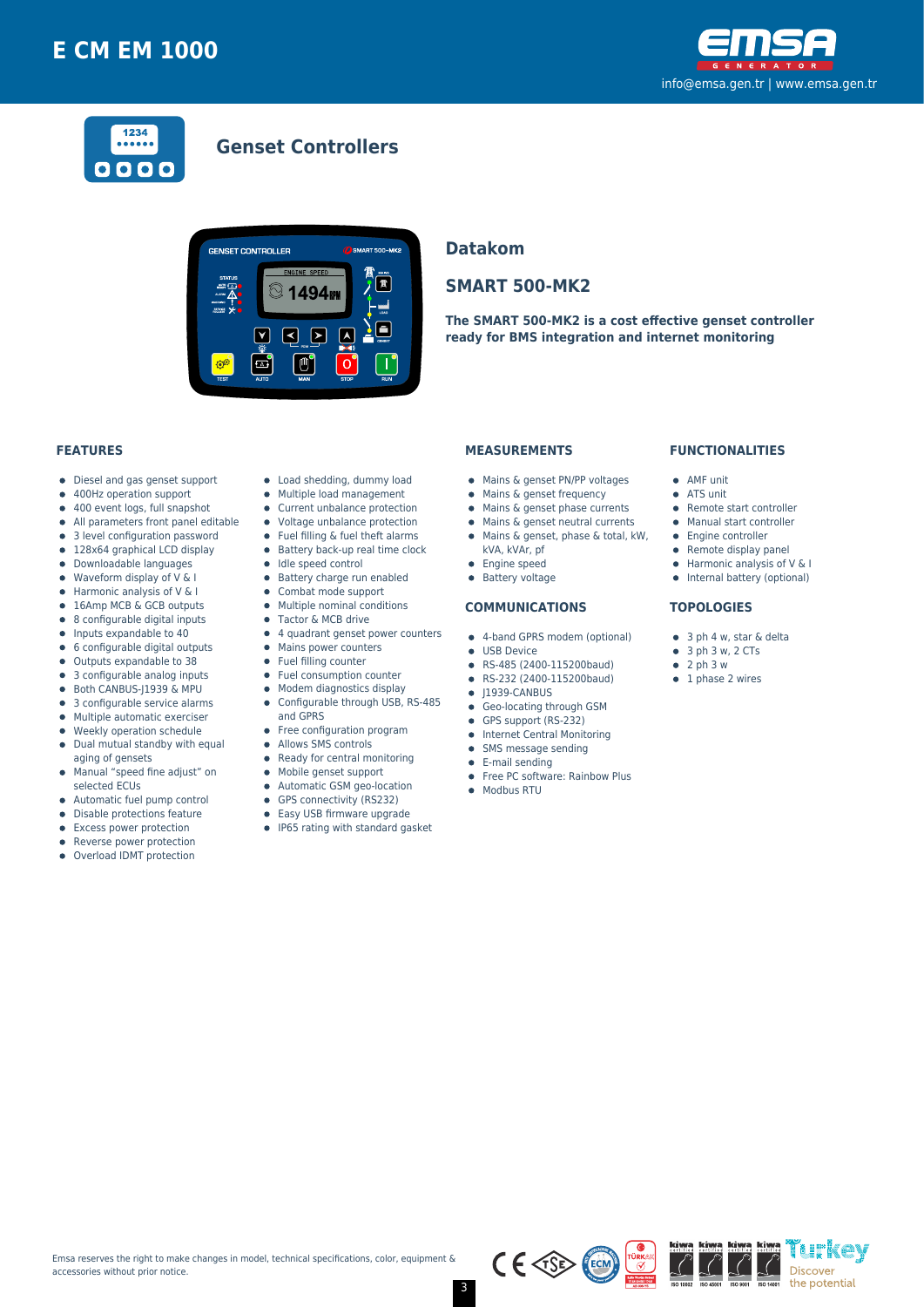

#### **OPTIONAL GENSET CONTROLLERS OPTIONAL**

Next generation single gen-set controllers for Stand-by and Primepower applications combining multi-functionality and wide communication with EFI engines.

Datakom SMART 200 Datakom D500 Datakom D500-GSM DEEPSEA 6120 DEEPSEA 7320 ComAp AMF25



















|                                                              | <b>Datakom</b><br><b>SMART 200</b> | <b>Datakom</b><br>SMART500-MK2 | <b>Datakom</b><br><b>D500</b> | <b>Datakom</b><br><b>D500-GSM</b> | <b>DEEPSEA</b><br>6120 | <b>DEEPSEA</b><br>7320 | <b>ComAp</b><br><b>AMF25</b> |
|--------------------------------------------------------------|------------------------------------|--------------------------------|-------------------------------|-----------------------------------|------------------------|------------------------|------------------------------|
| <b>AUTOMATIC MAINS</b><br><b>MONITORING</b>                  | J                                  | ✓                              | ✓                             | ✔                                 | ✔                      | ✓                      | ✓                            |
| <b>MANUEL START</b>                                          | $\checkmark$                       | $\checkmark$                   | ✓                             | ✓                                 | ✓                      | ✔                      | ✔                            |
| <b>REMOTE START</b>                                          | ✓                                  | $\checkmark$                   | ✓                             | ✓                                 | ✓                      | ✓                      | ✔                            |
| <b>REMOTE MONITORING</b><br><b>WITH SIM CARD</b>             | <b>OPTIONAL</b>                    | <b>OPTIONAL</b>                | <b>OPTIONAL</b>               | ✔                                 | Χ                      | <b>OPTIONAL</b>        | <b>OPTIONAL</b>              |
| <b>1 ADITIONAL OPTION</b><br>(HORN, OIL-FUEL HEATER<br>ETC.) | χ                                  | <b>OPTIONAL</b>                | <b>OPTIONAL</b>               | <b>OPTIONAL</b>                   | <b>OPTIONAL</b>        | <b>OPTIONAL</b>        | <b>OPTIONAL</b>              |
| <b>LIGHT WARNING AND</b><br><b>MIMIC DIAGRAM</b>             | ✔                                  | ✓                              | ✓                             | ✔                                 | ✓                      | ✓                      | ✓                            |
| <b>BATTERY CHARGER</b>                                       | ✓                                  | $\checkmark$                   | ✔                             | ✓                                 | ✓                      | ✔                      | ✔                            |
| <b>RS-485 COMMUNICATION</b>                                  | <b>OPTIONAL</b>                    | <b>OPTIONAL</b>                | ✓                             | ✓                                 | χ                      | ✔                      | <b>OPTIONAL</b>              |
| <b>ETHERNET (TCP-IP)</b><br><b>COMMUNICATION</b>             | χ                                  | ✔                              | ✓                             | ✓                                 | Χ                      | <b>OPTIONAL</b>        | <b>OPTIONAL</b>              |

#### **GENSET CONTROLLERS FOR SYNCHRONIZATION SYSTEMS OPTIONAL**

Next generation synchronizing genset controller capable of every communication and functionality.









DEEPSEA 8610 DEEPSEA 8620 DEEPSEA 8660 ComAp InteliGen BaseBox ComAp InteliGen 200







 $C \in \text{CSP}$